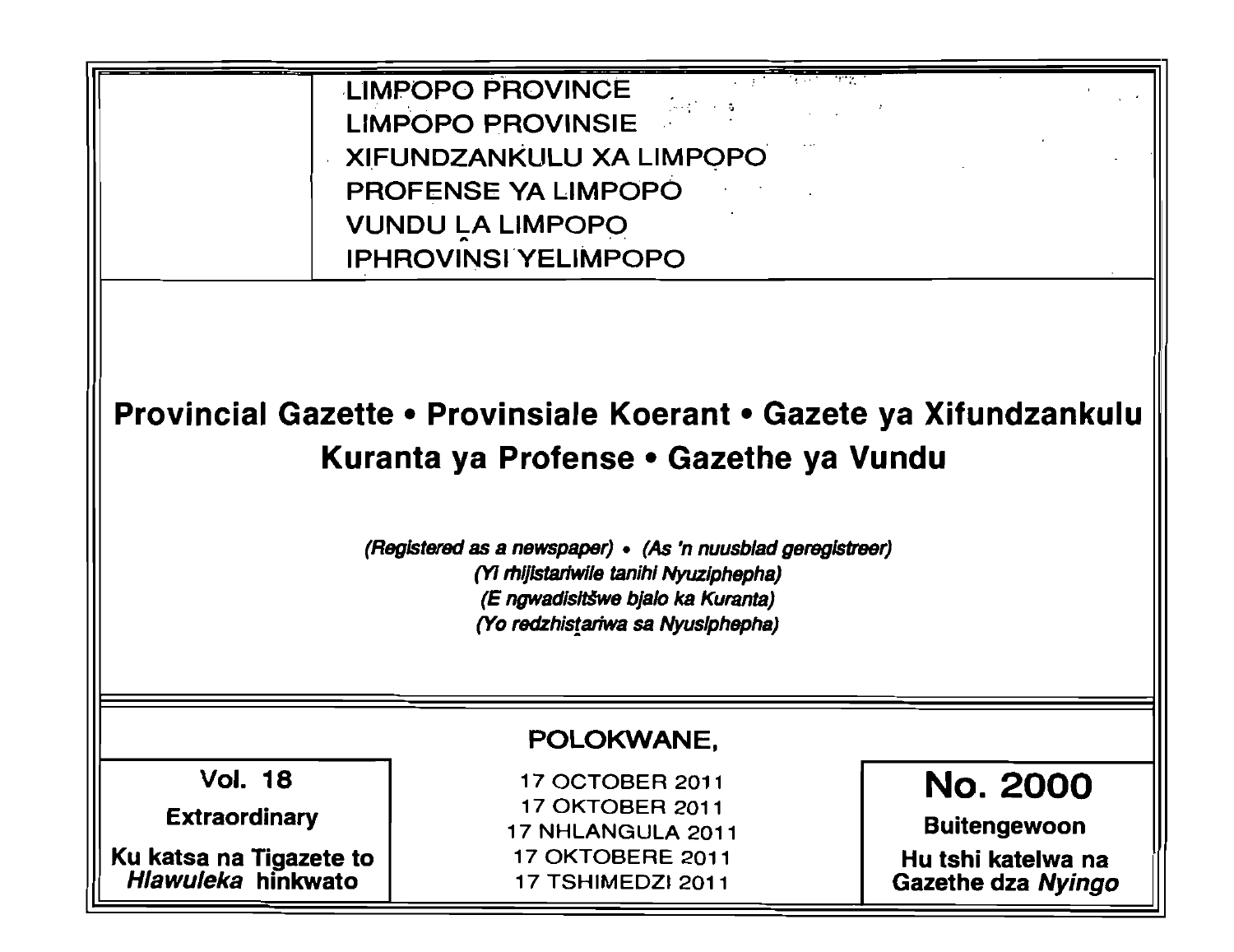#### IMPORTANT NOTICE

The Government Printing Works will not be held responsible for faxed documents not received due to errors on the fax machine or faxes received which are unclear or incomplete. Please be advised that an "OK" slip, received from a fax machine, will not be accepted as proof that documents were received by the GPW for printing. If documents are faxed to the GPW it will be the sender's responsibility to phone and confirm that the documents were received in good order.

Furthermore the Government Printing Works will also not be held responsible for cancellations and amendments which have not been done on original documents received from clients.

| <b>CONTENTS • INHOUD</b> |  |
|--------------------------|--|
|--------------------------|--|

| No. |                                                                                                          | Page<br>No. | Gazette<br>No. |
|-----|----------------------------------------------------------------------------------------------------------|-------------|----------------|
|     | <b>GENERAL NOTICE</b>                                                                                    |             |                |
|     | 319 Local Government: Municipal Property Rates Act (6/2004): Establishment of the Valuation Appeal Board |             | 2000           |